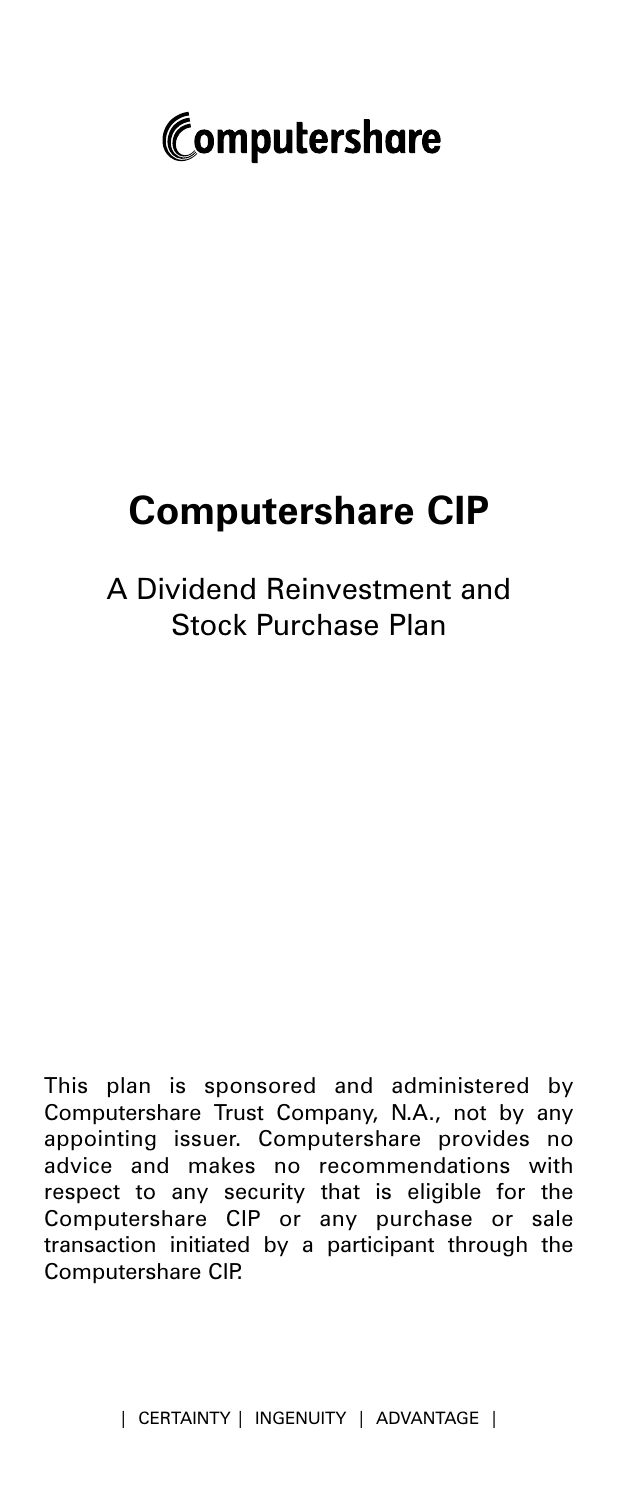# **Privacy Notice**

At Computershare, we take privacy seriously. In the course of providing services to you in connection with employee stock purchase plans, dividend reinvestment plans, direct stock purchase plans, direct registration services and/or custody services, we receive nonpublic, personal information about you. We receive this information through transactions we perform for you, from enrollment forms, automatic debit forms, and through other communications with you in writing, electronically, and by telephone. We may also receive information about you by virtue of your transaction with affiliates of Computershare or other parties. This information may include your name, address (residential and mailing), social security number, bank account information, stock ownership information, date of birth, government-issued identification number, and other financial information.

With respect both to current and former customers, Computershare does not share nonpublic personal information with any non-affiliated third-party except as necessary to process a transaction, service your account or as required or permitted by law. Our affiliates and outside service providers with whom we share information are legally bound not to disclose the information in any manner, unless required or permitted by law or other governmental process. We strive to restrict access to your personal information to those employees who need to know the information to provide our services to you. Computershare maintains physical, electronic and procedural safeguards to protect your personal information.

Computershare realizes that you entrust us with confidential personal and financial information and we take that trust very seriously.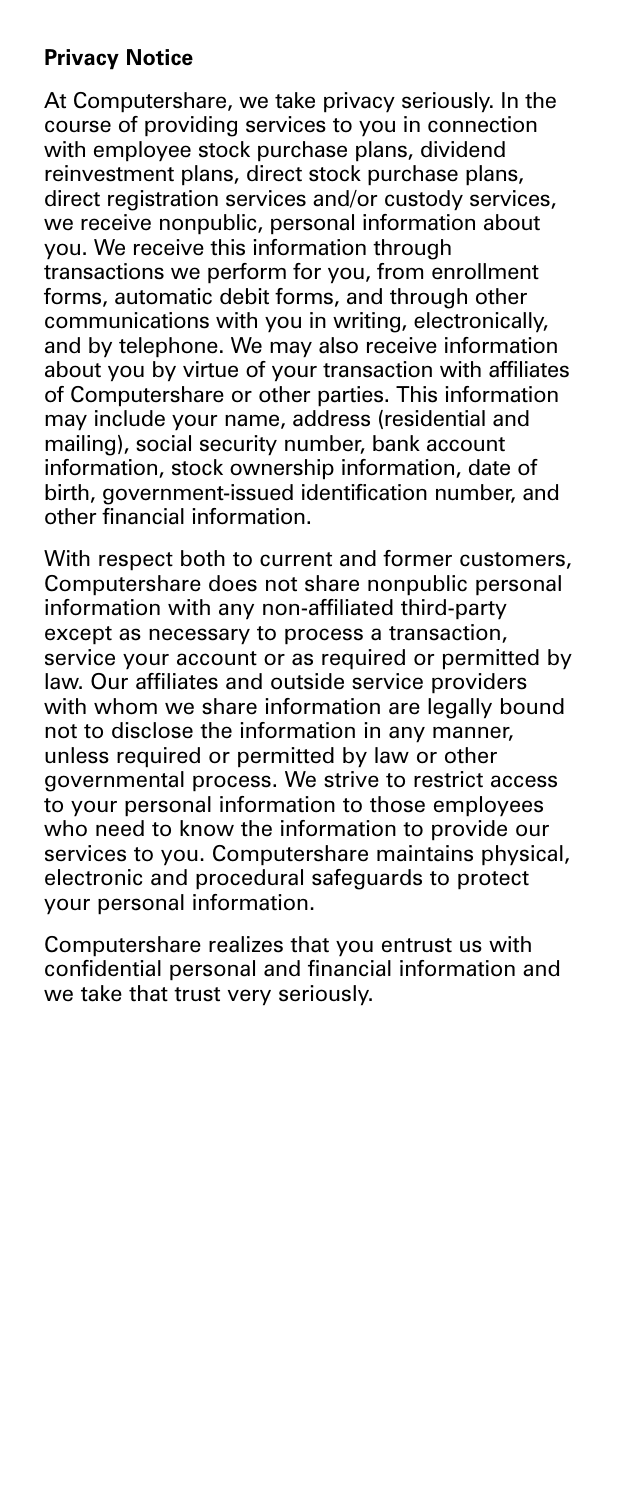# **Computershare CIP**

Computershare CIP ("CIP") is a dividend reinvestment and stock purchase plan that provides an alternative to traditional methods of buying and selling shares in the appointing issuer ("Appointing Issuer"). This brochure, and the Supplement to the Computershare CIP ("CIP Supplement") describing certain features of CIP that are specific to the Appointing Issuer, provide a complete overview of CIP.

CIP allows you to:

- **Invest small amounts to acquire shares in the Appointing Issuer** – Purchases are in dollar amounts, rather than for a certain number of shares, allowing you to purchase and own fractional shares.
- **Automatically build your investment over time** – Your dividends will be reinvested and, if you wish, you can buy additional stock by check, one-time online bank debit, or through scheduled automatic deductions from your bank account.

#### **How CIP works**

Through CIP, you can purchase and sell shares in the Appointing Issuer directly. CIP is designed for long-term investors who wish to invest and build their share ownership over time.

CIP allows you to buy the same dollar amount of stock through scheduled automatic deductions from your bank account. Please see the CIP Supplement for a schedule of deduction dates. Alternatively, you can periodically purchase stock by authorizing one-time online bank debits, or by submitting a check and completed transaction form. You can also combine these choices to suit your needs. For example, you may choose to purchase stock through scheduled automatic deductions and supplement those purchases with occasional purchases by check.

#### **Eligibility**

CIP is available to the Appointing Issuer's existing registered shareholders and employees (but not affiliates of the Appointing Issuer, unless specifically noted in the accompanying CIP Supplement). Regulations in certain countries may, however, limit or prohibit participation in this type of plan. Persons residing outside the United States who wish to participate in CIP should first contact their financial or legal advisors to determine whether they are subject to any governmental regulations prohibiting their participation.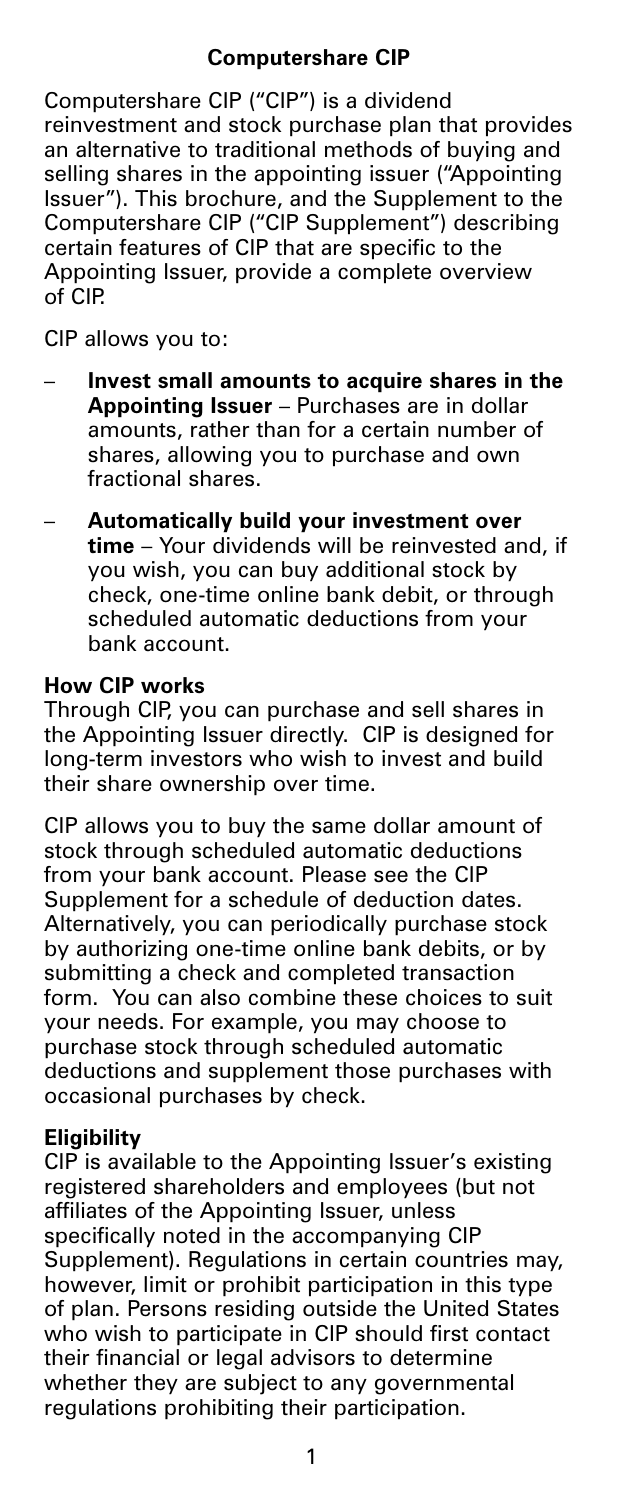Before enrolling in CIP, please make sure you read and understand the Questions and Answers set forth below, the detailed Terms and Conditions and the CIP Supplement. Keep in mind that securities are subject to investment risk, including the possible loss of the principal invested.

# **Questions and Answers**

# **How do I enroll in CIP?**

Existing registered shareholders of the Appointing Issuer can enroll in CIP online at www.computershare.com/investor, or by completing and submitting an enrollment form that you can obtain by contacting Computershare. The CIP Supplement designates if there is a minimum number of shares you must hold in order to join the plan.

If you hold shares through a bank, broker or other nominee you can request them to have shares transferred into your own name and then enroll in CIP.

# **What if I hold paper stock certificates?**

If you hold paper stock certificates, you may enroll in CIP by following the instructions set forth above. You can choose either to retain possession of your certificates or to deposit the certificated shares into your CIP account. If you wish to deposit the certificated shares, you must send the unsigned certificates to Computershare. We strongly recommend that you send certificates via overnight delivery or another form of traceable mail, with return receipt requested, and ensure that the certificates are properly insured.

# **How do I purchase shares for my CIP account?**

You may purchase shares for your CIP account in three ways: by regularly scheduled electronic deductions, by one-time online bank debit and/or by check.

- You may authorize scheduled automatic deductions (in U.S. dollars) from your U.S. bank account by submitting a request online at www.computershare.com/investor or by completing and returning an authorization form to Computershare. A schedule of the automatic deduction dates can be found in the CIP Supplement.
- You may authorize a one-time online bank debit (in U.S. dollars) from your U.S. bank account by submitting a request online at www.computershare.com/investor.
- You may make optional cash investments by sending a check (in U.S. dollars) made payable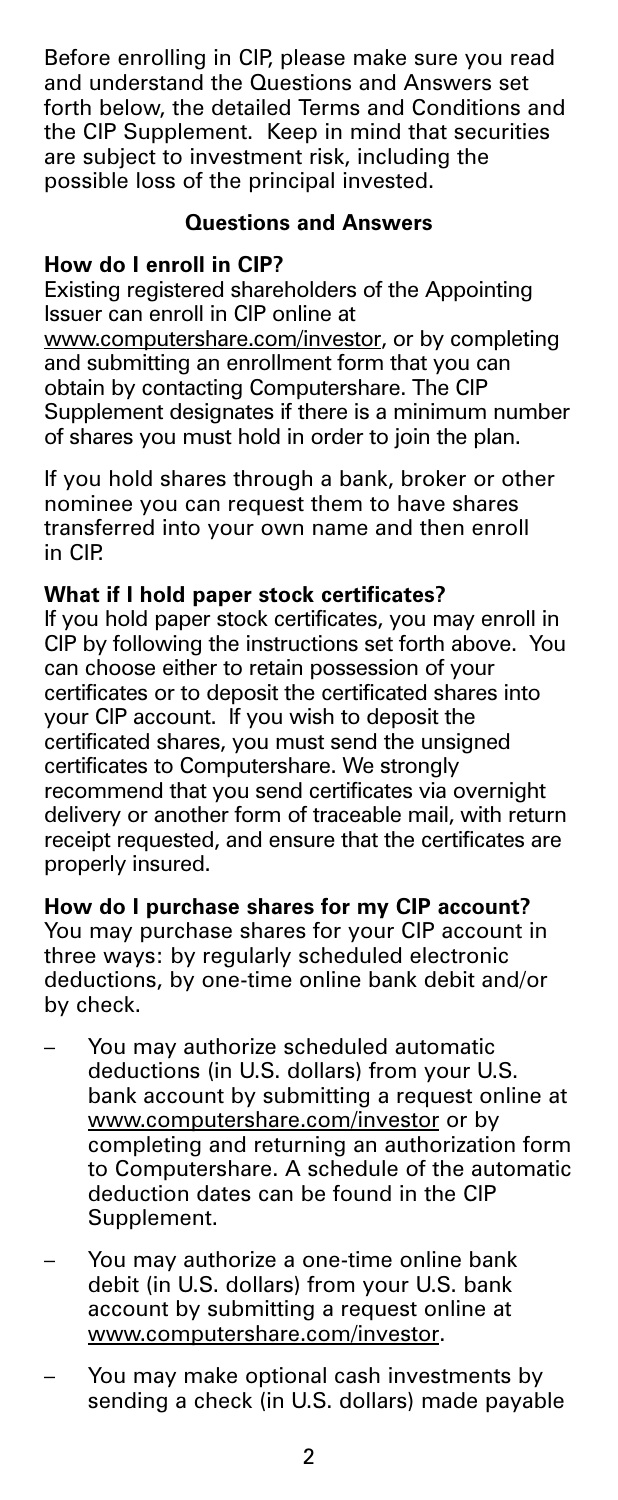to "Computershare" along with a completed transaction form to Computershare.

Computershare will purchase whole and fractional shares of the Appointing Issuer's stock to equal each amount you invest, less any applicable fees. Fees, as well as minimum and maximum purchase amounts, are detailed in the CIP Supplement.

#### **When are shares purchased?**

Computershare generally will purchase shares within five business days after receiving your funds, subject to market conditions.

#### **Are dividends reinvested through CIP?**

If the Appointing Issuer pays a cash dividend, Computershare will either send you a check for your dividends or reinvest them based on your preference. You must provide instructions regarding dividend reinvestment when you enroll in CIP. See the CIP Supplement for available participation options.

Computershare will purchase whole and fractional shares of the Appointing Issuer's stock to equal the dollar amount of the reinvested dividends, less any applicable fees and tax withholdings. See the Terms and Conditions for specific details on dividend reinvestment.

You may change your reinvestment instruction online at www.computershare.com/investor, by telephone or in writing at any time. If Computershare receives the notice of change after a dividend record date, the changing of your reinvestment option may not be effective until the next dividend payment date.

#### **How do I sell shares through the CIP?**

You may sell all or a portion of the shares in your CIP account at any time through www.computershare.com/investor, via telephone, or by mailing your request to Computershare.

CIP generally supports the sales options set forth below. All sales options, however, may not be available at all times.

*Market Order*: A market order is a request to sell shares promptly at the current market price. Market order sale instructions received by Computershare during market hours are final and cannot be stopped or cancelled. If you request to cancel a market order placed outside of market hours, Computershare will use commercially reasonable efforts to honor the request. Depending on the number of shares being sold and current trading volume in the shares, a market order may only be partially filled or not filled at all on the trading day in which it is placed, in which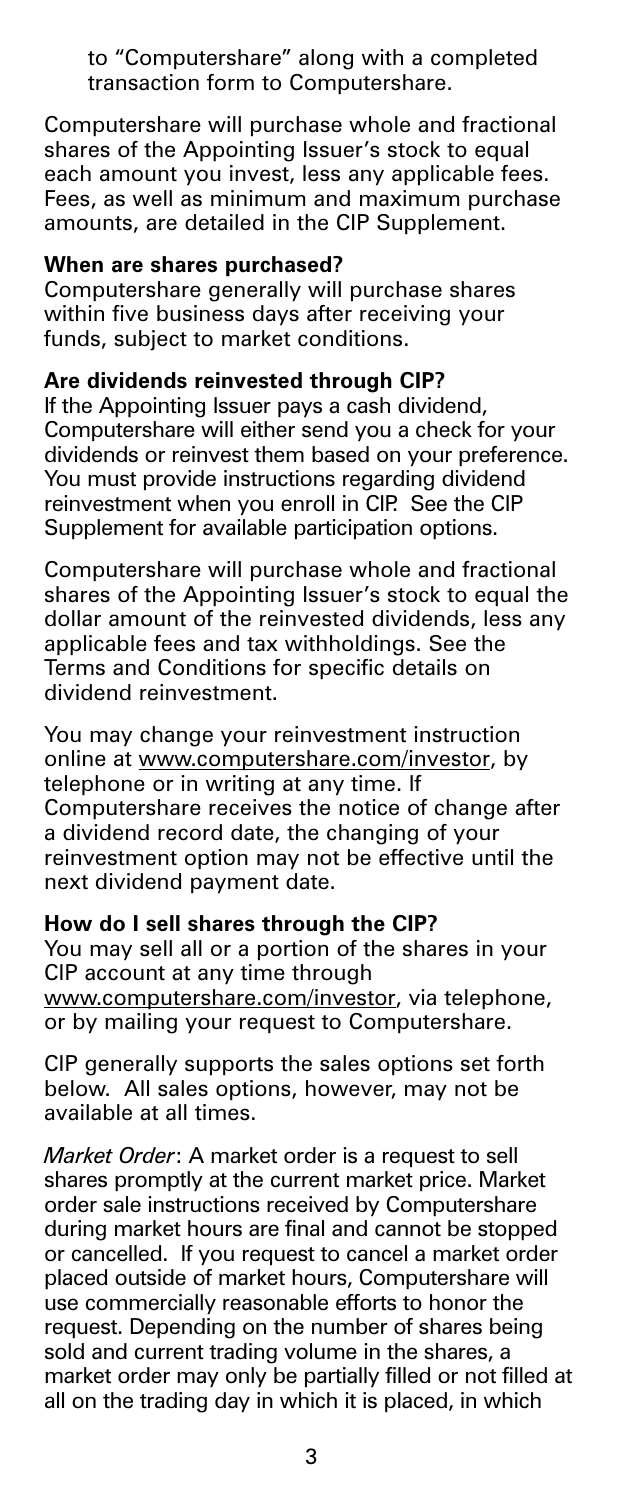case the order, or remainder of the order, as applicable, will be cancelled at the end of such day. To determine if your shares were sold, you should check your account online at

www.computershare.com/investor or contact us at the number listed in the CIP supplement. If your market order sale was not filled and you still want the shares sold, you will need to re-enter the sale request.

*Batch Order*: A batch order is an accumulation of all sales requests for a security submitted together as an aggregate request. Computershare will automatically treat all sale requests received in writing as batch order sale requests. Computershare will process batch order requests no later than five business days after the date on which it receives the order (except where deferral is required under applicable federal or state laws or regulations), assuming the applicable market is open for trading and sufficient market liquidity exists. Once received by Computershare, batch order sale instructions are final and cannot be stopped or cancelled.

*Day Limit Order*: A day limit order is an order to sell shares when and if the stock reaches a specific price on a specific day. The order is automatically cancelled if the price is not met by the end of that trading day (or, for orders placed outside of market hours, the next trading day). Depending on the number of shares being sold and current trading volume in the shares, such an order may only be partially filled, in which case the remainder of the order will be cancelled. The order may be cancelled by the applicable stock exchange; by Computershare at its sole discretion; or, if Computershare's broker has not filled the order, at your request made online at www.computershare.com/investor or by telephone.

*Good-Til-Cancelled (GTC) limit order*: A GTC limit order is an order to sell shares when and if the stock reaches a specific price at any time while the order remains open (generally up to 30 days). Depending on the number of shares being sold and current trading volume in the shares, sales may be executed in multiple transactions and over more than one day. If shares trade on more than one day, a separate fee will be charged for each day. The order (or any unexecuted portion thereof) is automatically cancelled if the price is not met by the end of the order period. The order may be cancelled by the applicable stock exchange; by Computershare at its sole discretion; or, if Computershare's broker has not filled the order, at your request made online at www.computershare.com/investor or by telephone.

For more information about the timing, processing and pricing of sale requests, see the Terms and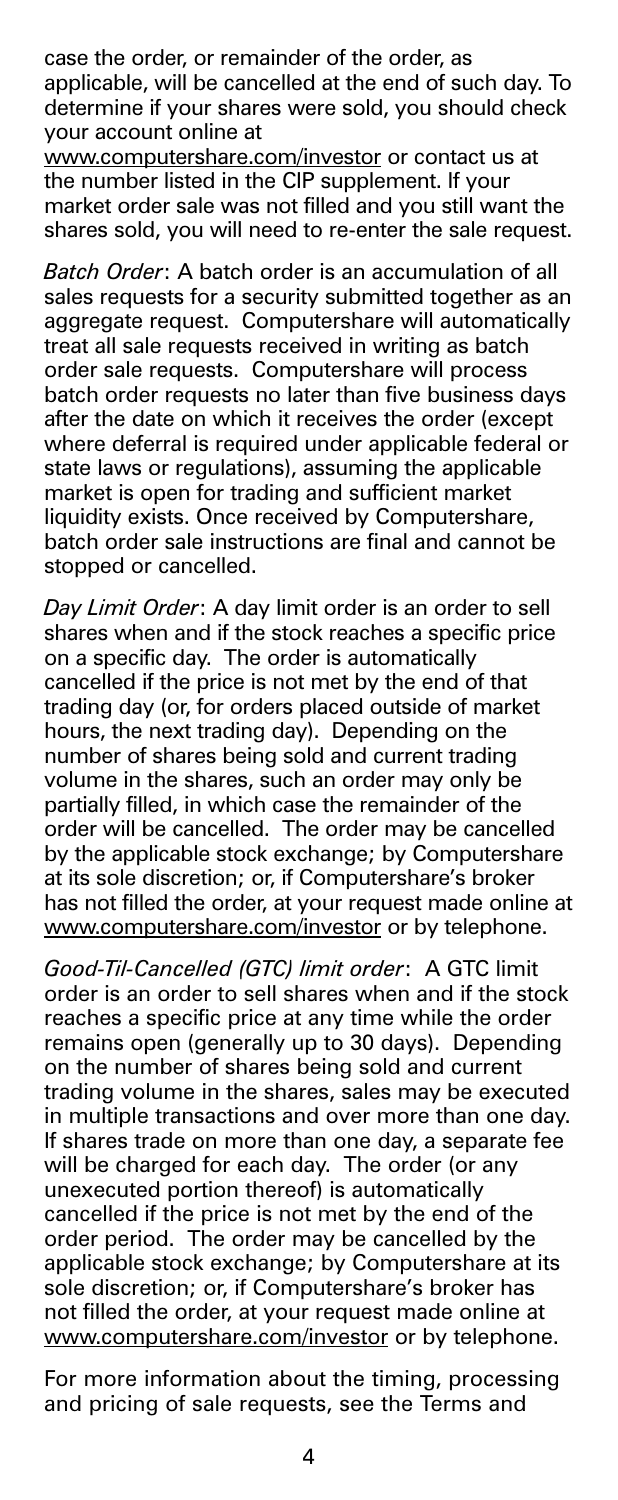Conditions. Please also refer to the CIP Supplement as different types of orders, and orders placed by telephone through a customer service representative, are subject to different fees.

Computershare may, under certain circumstances, require a transaction request to be submitted in writing. Please contact Computershare to determine if there are any limitations applicable to your particular sale request.

If you sell shares from an account without a valid Form W-9 certifying the accuracy of your taxpayer identification number (for U.S. holders) or a valid Form W-8BEN (for non-U.S. holders), your sales proceeds will be subject to backup withholding tax at the then-effective rate. These tax forms are available at www.computershare.com/investor or can be obtained by calling the telephone number listed on the CIP Supplement.

If you wish to sell shares you hold in certificated form through CIP, you must first deposit the certificates into your CIP account.

If you elect to sell shares online at www.computershare.com/investor, you may use Computershare's international currency exchange service to convert your sales proceeds to another currency. This service is subject to additional terms and conditions, currency availability and fees.

If you elect to sell shares online at www.computershare.com/investor, you also may request to receive sales proceeds by electronic funds transfer ("EFT"), subject to additional fees.

**How do I transfer CIP shares or give them as gifts?** Please visit the Computershare Transfer Wizard at www.computershare.com/transferwizard. The Transfer Wizard will guide you through the transfer process, assist you in completing the transfer form, and identify other necessary documentation you may need to provide. Issuance of certificates (if offered by the Appointing Issuer) may be subject to an additional fee.

#### **How do I keep track of my investments?**

The simplest way to keep track of your investments is by logging into your account at

www.computershare.com/investor. There you will be able to see sales, purchases, balances, prices, dividends reinvested, cost basis and other information. Additionally, you will periodically receive CIP account statements and, if applicable, transaction advices.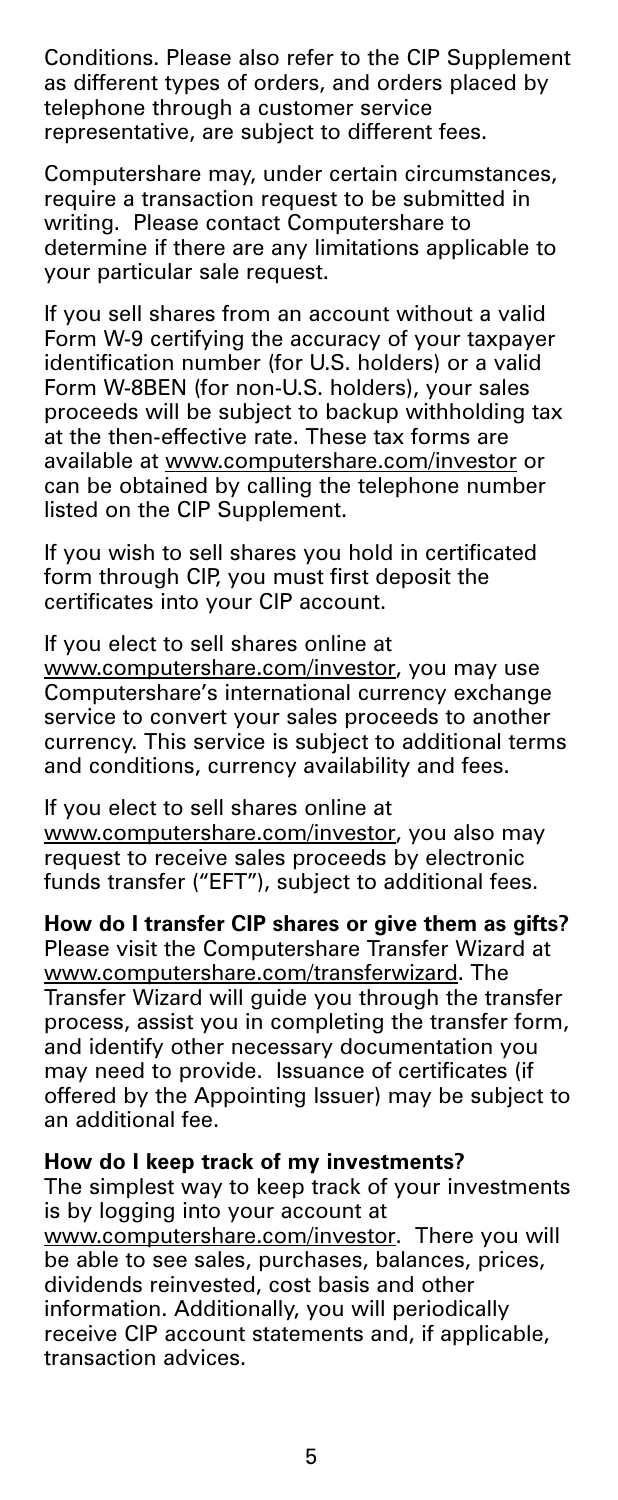# **What about taxes?**

For U.S. persons, Computershare will send a Form 1099-DIV to you and the U.S. Internal Revenue Service after the end of each year, reporting any dividend income you received during the year. For non-U.S. persons eligible to participate in CIP, Computershare will send a Form 1042-S to you and the U.S. Internal Revenue Service after the end of each year, reporting any dividend income you have received during the year.

If you are a U.S. person and sell shares through CIP, Computershare will send a Form 1099-B to you and the U.S. Internal Revenue Service showing the total proceeds of the transaction.

#### **How do I vote my shares?**

As a registered shareholder, you will receive all shareholder communications sent by the Appointing Issuer, including proxy material. The proxy material will describe how to yote your shares.

# **How do I end my participation in CIP?**

You can end your participation in CIP online at www.computershare.com/investor, via telephone or by mailing your request to Computershare. Your participation in CIP will also end if you sell or transfer all shares in your CIP account. When you end participation in CIP, Computershare may sell (through a batch order) your remaining fractional share interests, if any, subject to the fees set forth in the CIP Supplement.

#### **What if I have questions about CIP?**

If you would like more information about CIP or have any additional questions about buying or selling shares or any other CIP services, you may visit www.computershare.com/investor or call Computershare at the telephone number indicated on the CIP Supplement. Keep in mind that Computershare does not provide financial, accounting, legal or tax advice.

# **Terms and Conditions**

#### 1. **Appointment**

Computershare Trust Company, N.A. ("Computershare"), as agent for any Participant in the Computershare CIP, will in accordance with each Participant's instruction and these Terms and Conditions:

- (a) accept deposits of shares and credit them to the Participant's account in book-entry form;
- (b) apply funds received from an eligible Participant for the purchase of whole and fractional shares of stock for the Participant's account;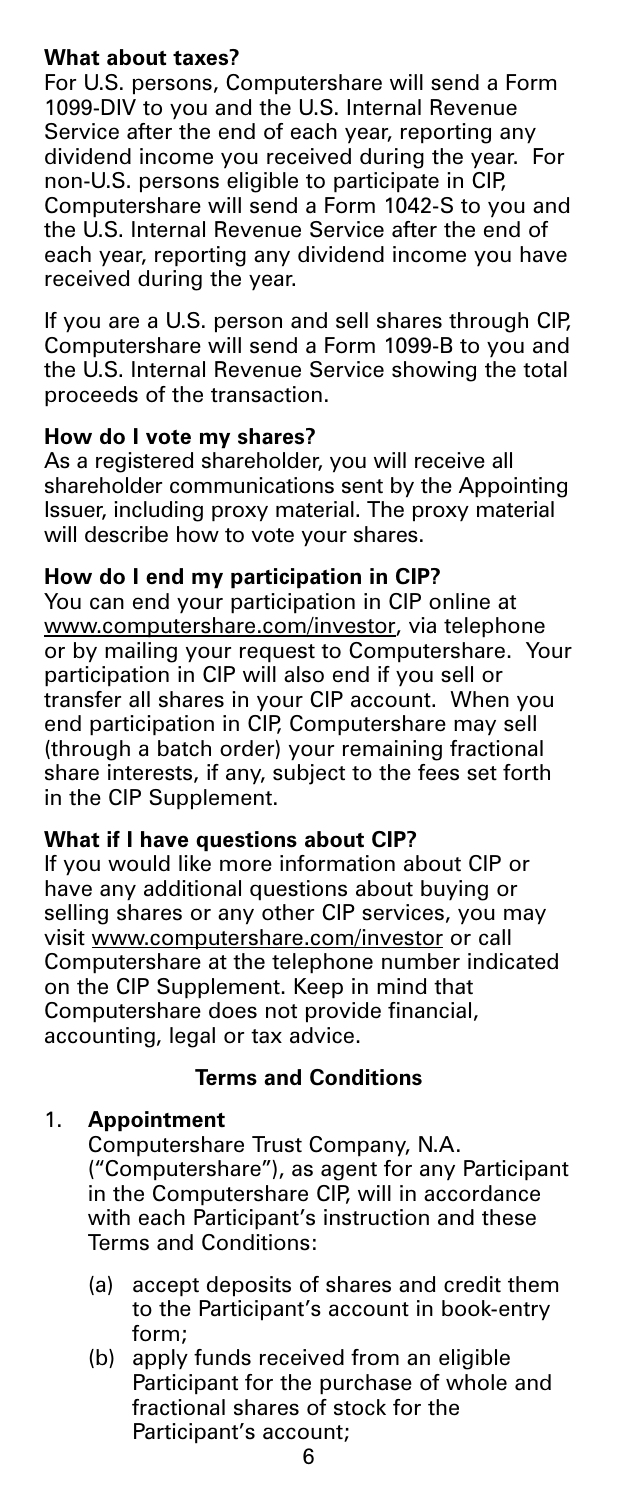- (c) pay dividends in cash (in U.S. dollars) to the Participant or apply all or part of any dividends payable to the Participant to the purchase of additional whole and/or fractional shares; and
- (d) sell shares on behalf of the Participant.

All Participant instructions under these Terms and Conditions include any necessary instruction to affiliates of Computershare acting as Computershare's service agents. In regards to any appointing issuer ("Appointing Issuer"), these Terms and Conditions include the CIP Supplement applicable to such Appointing Issuer.

#### 2. **Purchases**

Participants may initiate optional cash purchases either by sending a check (in U.S. dollars drawn against a U.S. bank) payable to

"Computershare" for the desired purchase amount or by establishing an authorized electronic funds transfer from a checking or savings account. Computershare will not accept cash, traveler's checks, money orders or thirdparty checks. Computershare will, upon receipt, deposit such funds in an account maintained for the benefit of Participants. Computershare will seek to purchase shares from optional cash investments promptly, but in no event later than five business days after the funds are received, assuming the relevant markets are open and sufficient market liquidity exists (and except where deferral is required under applicable federal or state laws or regulations).

Computershare will reinvest dividends promptly following receipt thereof from the Appointing Issuer, assuming the relevant markets are open and sufficient market liquidity exists (and except where deferral is required under applicable federal or state laws or regulations).

For the purpose of making purchases on behalf of Participants, Computershare may combine a Participant's funds with funds of other participants and generally will batch purchase types (dividend and optional cash) for separate execution by its broker. At Computershare's discretion these batches may be combined and executed by its broker. Computershare may also direct its broker to execute each purchase type in several batches throughout a trading day. Depending on the number of shares being purchased and current trading volume in the shares, Computershare's broker may execute purchases for any batch or batches in multiple transactions and over more than one day. If different purchase types are batched, the price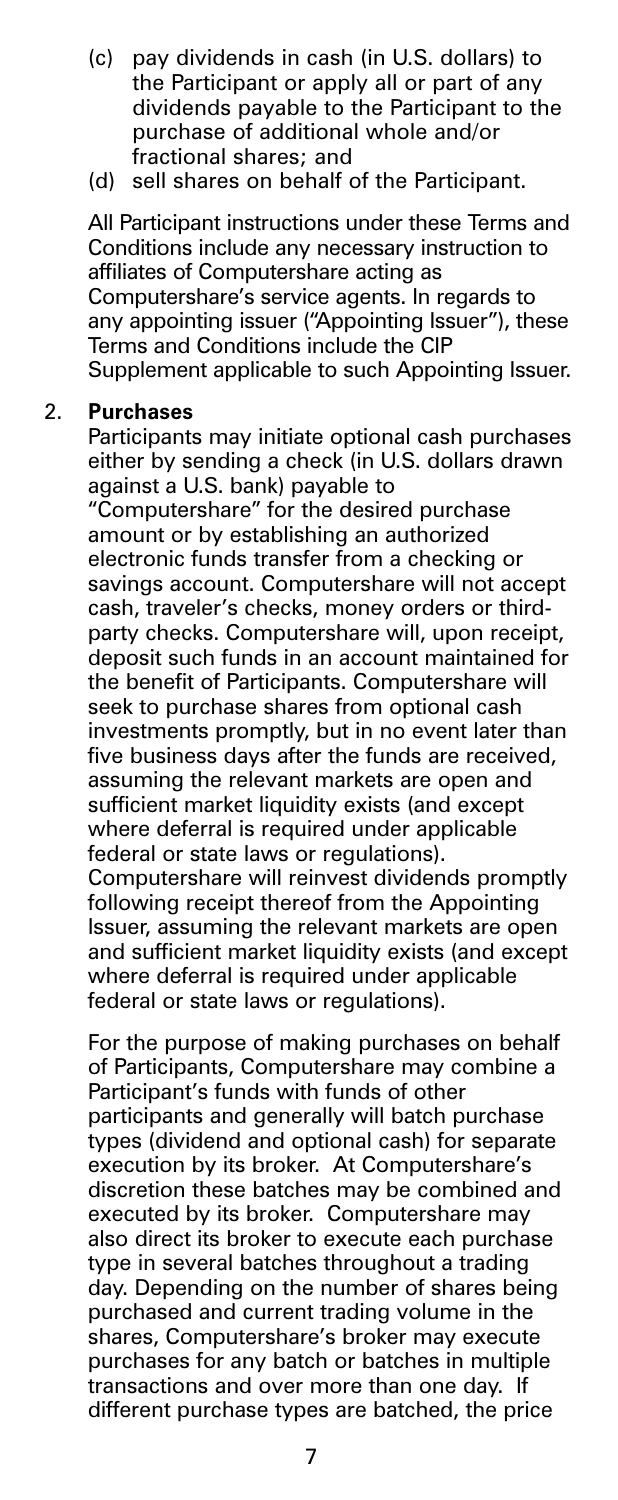per share of the Appointing Issuer's stock purchased for each CIP account, whether purchased with funds contributed, dividends or both, shall be the weighted average price of the specific batch for such shares purchased by Computershare's broker for CIP on such trade date or dates. Computershare will hold (including in the name of its nominee), all shares of stock purchased or deposited for Participants and will establish and maintain CIP account records that reflect each Participant's separate interest.

Depending on the number of shares being purchased and current trading volume in the shares, a purchase order for any one or more batches may only be partially filled or not filled at all on the trading day in which it is placed, in which case the batch order, or remainder of the batch order, as applicable, will be cancelled at the end of thirty (30) days. If the batch order in which your purchase request was included is only partially filled, the amount of shares you will receive will be prorated based on the amount of funds you contributed out of the total funds contributed for the batch order. You will still be charged the one-time processing fee for your purchase request if your order is partially filled. You will only be charged the per share fee for the actual number of shares purchased. Any funds not used to purchase shares will be returned to you by check. Computershare will not be responsible for any fees you may incur related to the returned payment. No interest will be paid on funds held by Computershare pending purchase of shares.

You should not purchase shares through CIP if you want complete control over the timing or the purchase price. The timing of any purchases is dependent on market conditions, and may be affected by market events or external causes. In the event of a trading halt, Computershare's broker will place purchase orders for execution on the first available day after the trading halt is lifted.

Computershare is not obligated to return any optional cash purchase funds if so requested by a Participant, but will make an effort to do so.

If any Participant's check for a cash contribution is returned unpaid for any reason, or an authorized electronic funds transfer is rejected, Computershare will consider the request for investment of such funds null and void.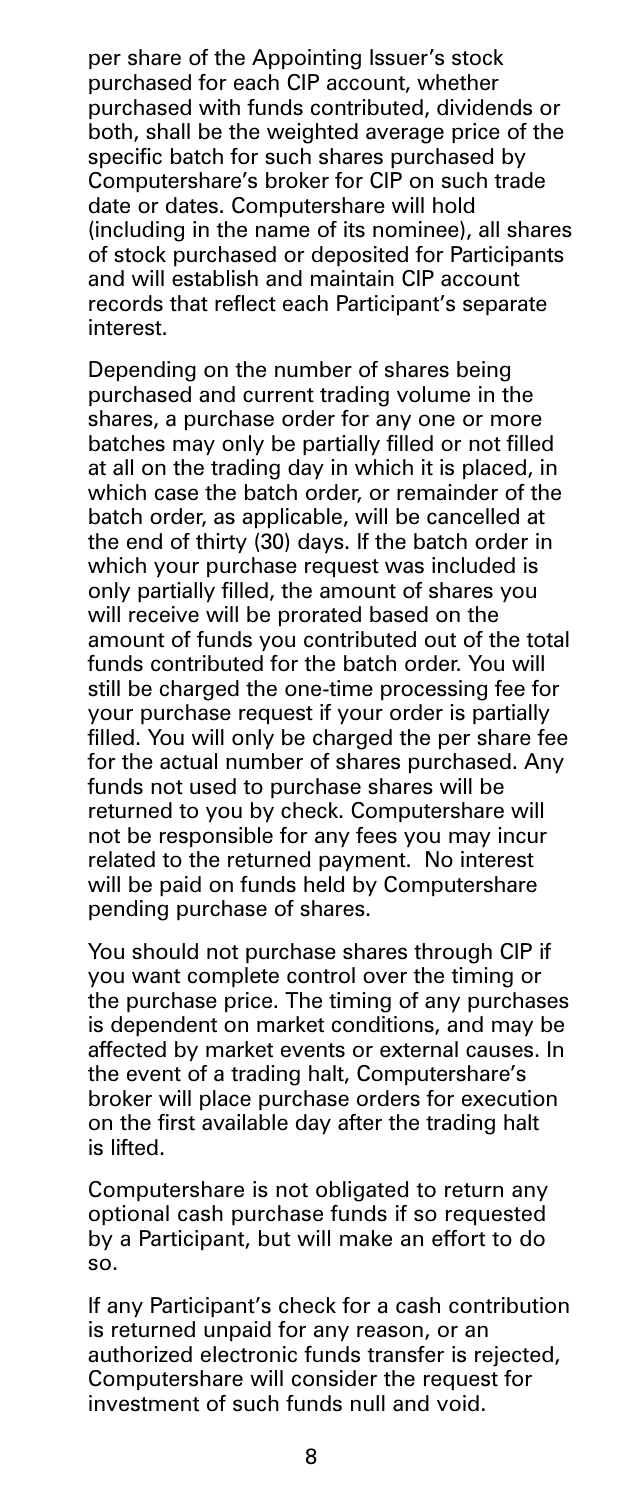Computershare will immediately remove from the Participant's CIP account those shares, if any, purchased upon the prior credit of such funds and will immediately sell such shares. Computershare also will sell any additional shares from the Participant's CIP account as necessary to cover any costs, losses or fees.

#### 3. **Sales**

A Participant may sell all or a portion of the shares credited to his or her account at any time by submitting a request to Computershare online at www.computershare.com/investor, via telephone or in writing.

Market order sale requests (requests to sell shares promptly at the current market price) received by Computershare during market hours (normally 9:30 a.m. to 4:00 p.m. Eastern Time) will be submitted promptly to Computershare's broker. Any orders received outside of market hours will be submitted to Computershare's broker on the next day the market is open. Sales proceeds will equal the market price of the sale obtained by Computershare's broker, net of taxes and fees. Computershare will use commercially reasonable efforts to honor requests by Participants to cancel market orders placed outside of market hours. Depending on the number of shares being sold and current trading volume in the shares, a market order may only be partially filled or not filled at all on the trading day in which it is placed, in which case the order, or remainder of the order, as applicable, will be cancelled at the end of such day. To determine if your shares were sold, you should check your account online at www.computershare.com/investor or contact us at the number listed in the CIP supplement. If your market order sale was not filled and you still want the shares sold, you will need to reenter the sale request.

For batch orders (an accumulation of all sales requests for a security submitted together as an aggregated request), sale requests will be processed no later than five business days after the date on which the order is received by Computershare, assuming the relevant markets are open and sufficient market liquidity exists (and except where deferral is required under applicable federal or state laws or regulations). All sale requests received in writing will be submitted as batch order sales. Sales proceeds will equal the weighted average sale price obtained by Computershare's broker for all shares sold in such batch on the applicable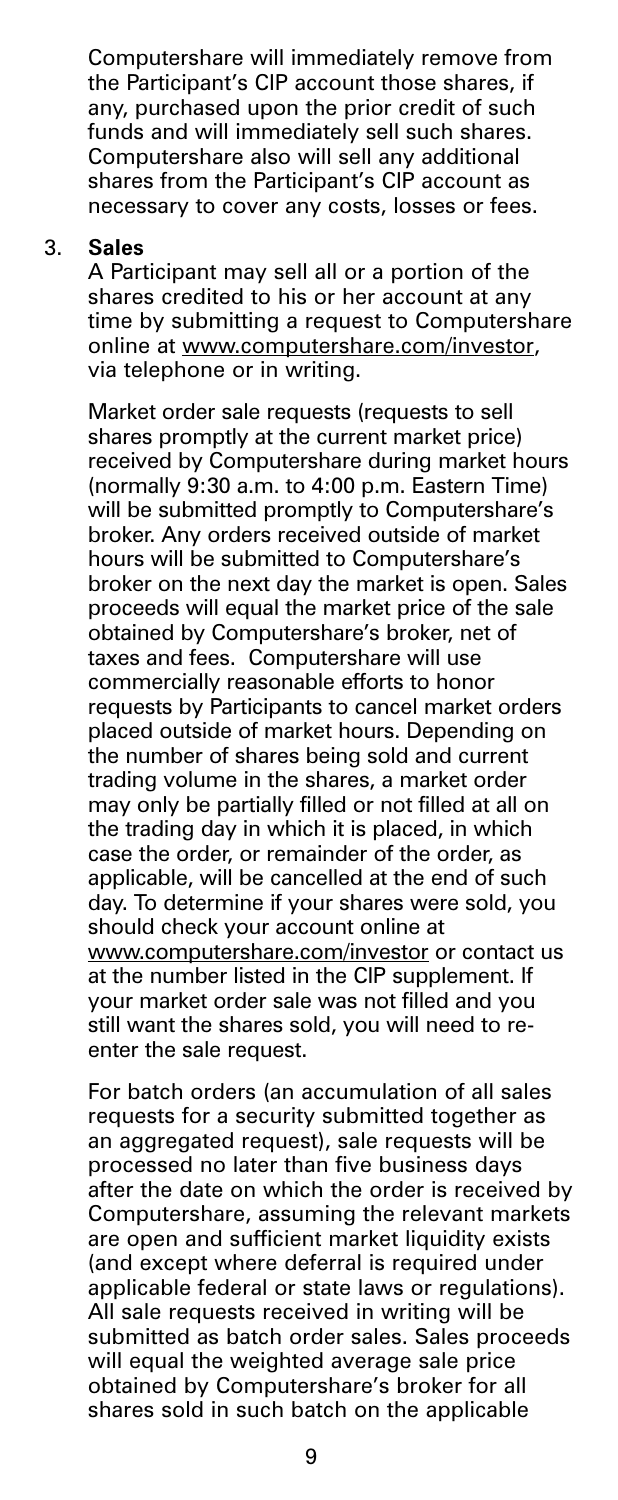trade date or dates, net of taxes and fees. Once received by Computershare, batch order sale instructions are final and cannot be stopped or cancelled.

A day limit order (an order to sell shares when and if the stock reaches a specific price on a specific day) is automatically cancelled if the price is not met by the end of that trading day (or, for orders placed outside of market hours, the next trading day). Depending on the number of shares being sold and current trading volume in the shares, such an order may only be partially filled, in which case the remainder of the order will be cancelled. The order may be cancelled by the applicable stock exchange, by Computershare at its sole discretion as it deems necessary or advisable or, if Computershare's broker has not filled the order, at a Participant's request made online at www.computershare.com/investor or by telephone.

For a good-til-cancelled (GTC) limit order (an order to sell shares when and if the stock reaches a specific price at any time while the order remains open (generally up to 30 days)), depending on the number of shares being sold and current trading volume in the shares, sales may be executed in multiple transactions and over more than one day. If shares trade on more than one day, a separate fee will be charged for each day. The order (or any unexecuted portion thereof) is automatically cancelled if the price is not met by the end of the order period. The order may be cancelled by the applicable stock exchange, by Computershare at its sole discretion as it deems necessary or advisable or, if Computershare's broker has not filled the order, at a Participant's request made online at www.computershare.com/investor or by telephone.

#### 4. **Transactions**

Computershare will cause its broker to effect purchases and sales on any securities exchange where such shares are traded, in the over-thecounter market or by negotiated transactions, upon such terms with respect to price, delivery, etc., as Computershare may accept.

No Participant shall have any authority or power to direct the number of shares purchased or the time or price at which shares may be purchased or sold (except for prices specified for day limit orders or GTC limit orders), or to select the broker or dealer through or from whom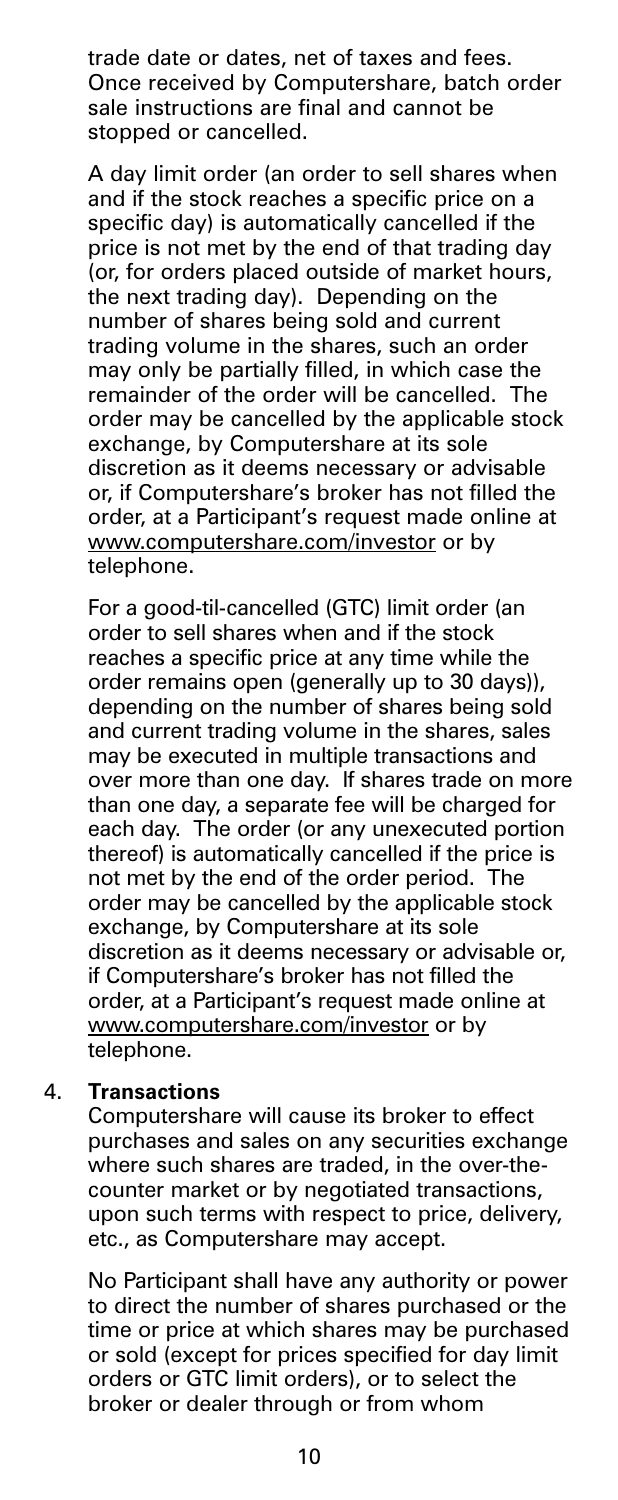purchases or sales are to be made by Computershare. Neither the purchase price nor the sale price is determined until the broker completes the trade. All transactions are subject to market conditions. Under no event shall Computershare be responsible for system outages or broker failures. Shares may trade over more than one day depending on share volume and market liquidity.

For processing purchase and sale instructions from a Participant, Computershare will charge transaction and processing fees in accordance with the fee schedule set forth in the CIP Supplement or in subsequent notices of fee changes that Computershare provides to Participants. Fees are subject to change at any time, in accordance with the Terms and Conditions, upon written notification to Participants. Computershare may receive additional compensation, including from the company, in connection with the administration of CIP.

#### 5. **Termination and Withdrawal**

A Participant may withdraw from CIP online at www.computershare.com/investor, via telephone or by mailing a request to Computershare. A Participant may also withdraw from CIP by selling or transferring all shares in the Participant's CIP account. Upon withdrawal from CIP any uninvested contributions will be returned promptly to the Participant.

For an account whose dividends are to be reinvested, if Computershare receives the Participant's notice of withdrawal near a dividend record date, Computershare, in its sole discretion, may either distribute such dividends in cash or reinvest them in shares on behalf of the withdrawing Participant. If such dividends are reinvested, Computershare will process the withdrawal as soon as practicable, but in no event later than five business days after the reinvestment is completed.

Computershare may, for any reason and in its sole discretion, terminate any Participant's participation in CIP, effective immediately upon mailing via U.S. Post Office or courier service a notice of termination to the Participant at the Participant's address of record as maintained in Computershare's files. Upon issuing a notice of termination, Computershare will promptly refund any funds contributed by such Participant and held by Computershare pending purchase of shares.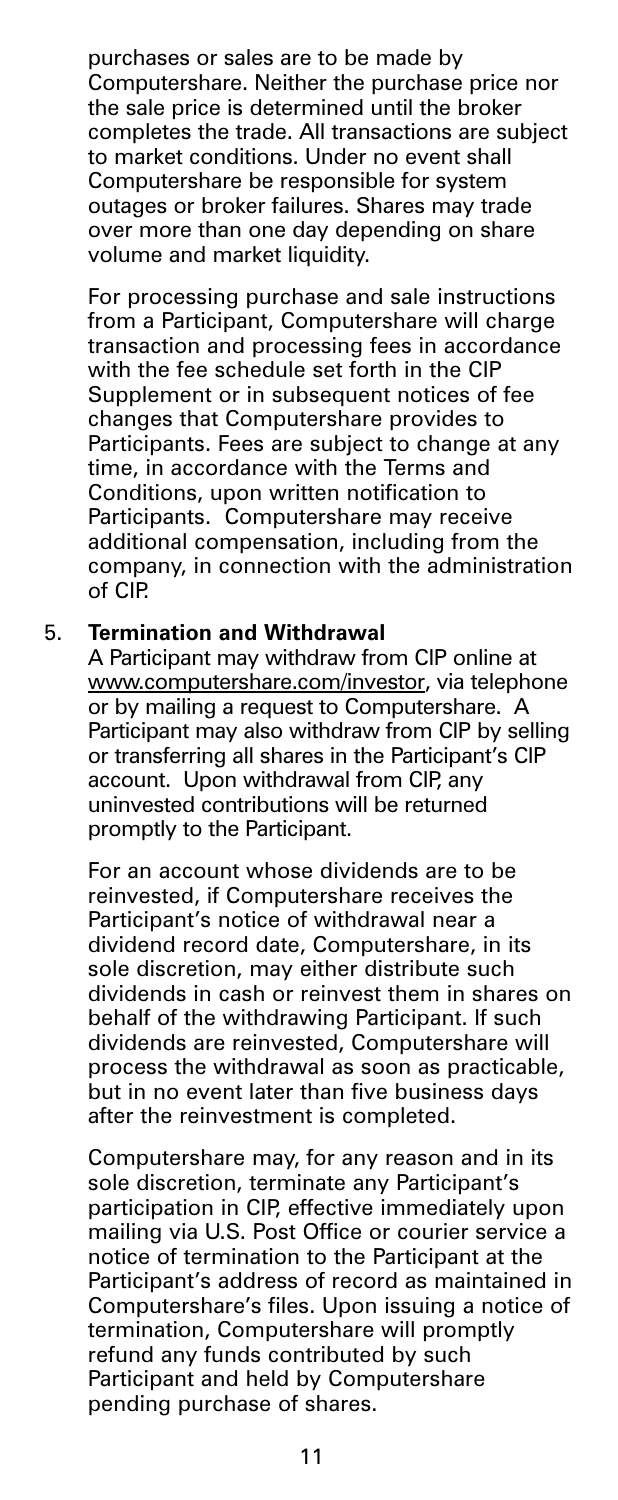In addition, if a Participant withdraws, transfers or sells all of the Participant's whole shares, leaving only a fractional share in his or her account, Computershare may, in its discretion and without notice to the Participant, terminate the Participant's participation in CIP and sell any fractional share as a batch order sale, subject to the fees set forth in the CIP Supplement. If the sales proceeds exceed applicable fees and tax withholdings, Computershare will mail a check in the amount of such excess to the Participant at the Participant's address of record.

#### 6. **Agent's Discretion**

Computershare may, for various reasons, require a transaction request to be submitted in writing. If unable to complete a specific transaction, Participants should contact Computershare to determine if their particular request, including any sales request, must be submitted in writing.

#### 7. **Tax Consequences**

Although Computershare will reinvest dividends on CIP shares according to the Participant's instructions, the Participant remains solely responsible for any income taxes payable on such dividends.

Computershare will send a Form 1099-DIV (for Participants who are U.S. persons) or a Form 1042-S (for Participants who are non-U.S. persons) to the Participant and the U.S. Internal Revenue Service after the end of each year, reporting any dividend income the Participant received during the year.

If a Participant who is a U.S. person sells shares through CIP, Computershare will send a Form 1099-B to the Participant and the U.S. Internal Revenue Service showing the total proceeds of the transactions.

If the Appointing Issuer pays commissions or fees on behalf of the Participant, additional tax reporting may be required.

IRS regulations require Participants to have a valid and effective tax certification form on file in order to avoid the application of U.S. withholding taxes at the then-effective rate to payments of dividends (including reinvested dividends) and/or sales proceeds. For U.S. persons, the Form W-9 is required. For non-U.S. persons, the Form W-8BEN is required. Any taxes withheld for the year will be shown on the tax information forms furnished by Computershare to Participants pursuant to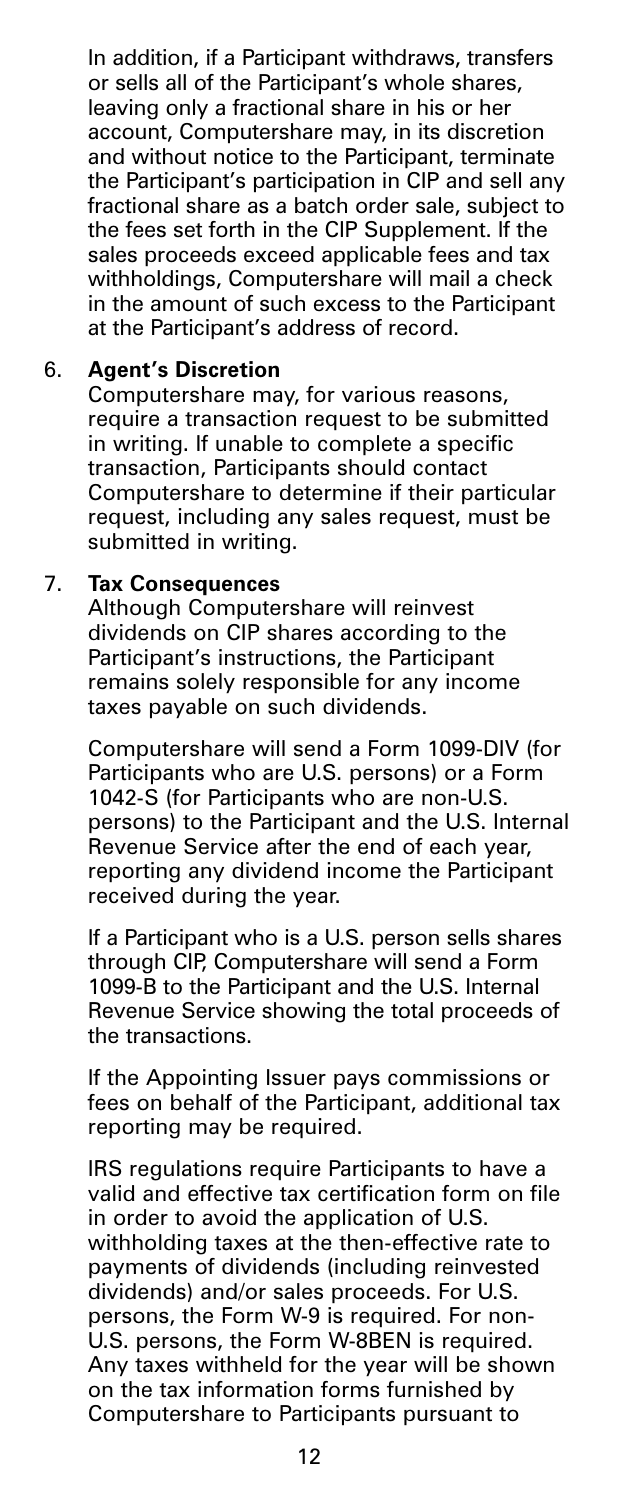rules of the U.S. Internal Revenue Service.

The tax consequences of participating in CIP can vary depending on each Participant's tax situation. Accordingly, each Participant is responsible for determining the tax effect of CIP participation and should consult with his or her tax advisor with respect to current and proposed federal, state, local, foreign and other tax laws.

#### **Other Information**

#### 8. **Voting**

A Participant will have the sole right to vote shares held through CIP.

#### 9. **Corporate Actions**

Any shares issued pursuant to a stock dividend or stock split on shares held in a Participant's CIP account or shares registered in the name of the Participant will be credited to the Participant's CIP account, provided that such shares are of the same type, class and series as the shares held under CIP. Processing of purchases, sales and transfers may be temporarily suspended during such distributions or other corporate actions. If the Appointing Issuer makes available to its shareholders any rights to subscribe to additional shares, debentures or other securities, the number of rights to be issued to a Participant shall be based on the number of whole shares held for a Participant under CIP and the number of whole shares of the same class of stock otherwise registered in the name of the Participant.

#### 10. **Limitations of Liability and Force Majeure**

Computershare shall not be liable for any action taken or omitted to be taken in connection with CIP or the services provided herein, except that Computershare shall be liable for losses incurred as a direct result of Computershare's willful misconduct. In particular, but without limitation, Computershare shall not be responsible for any losses (1) arising out of failure to terminate a Participant's participation in CIP upon the Participant's death prior to Computershare's receipt of written notice of death from an appropriate representative, and (2) with respect to the prices or times at which shares are purchased or sold for any Participant's account. Under no circumstances shall Computershare be liable for any special, indirect, incidental, punitive or consequential loss or damage of any kind whatsoever (including, but not limited to, lost profits), even if Computershare has been advised of the possibility of such loss or damage. Except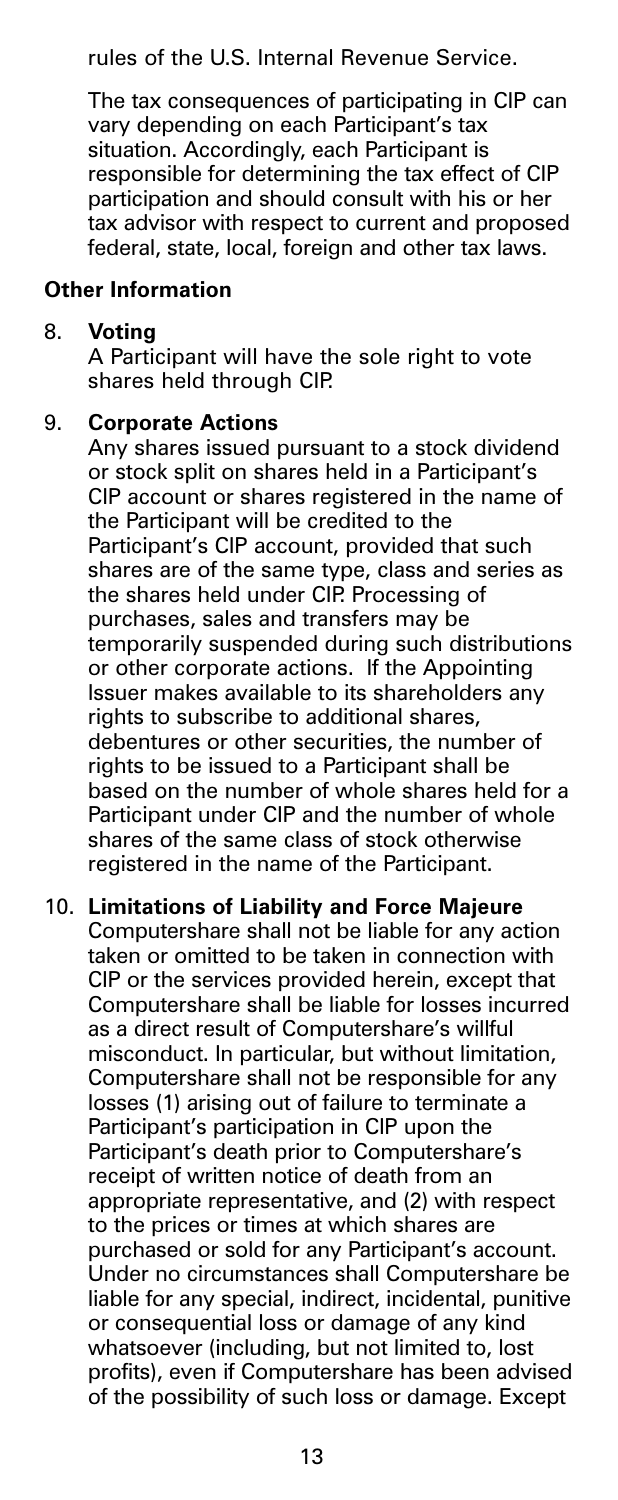as otherwise stated herein, the parties acknowledge that, in light of the unique characteristics of each instance in which services are to be performed, Computershare makes no representation that any of the services shall be performed at any set time or under any deadline, and Computershare shall not be liable for any change in the market value of any security at any time. Computershare shall not be liable for any loss or damage resulting from its inability to comply with these Terms and Conditions by reason of events beyond its reasonable control, including, but not limited to, acts of war, terrorism, riots, civil emergencies, acts of God or nature, local or regional electrical or communications system breakdowns, or acts of civil or military authority.

# 11. **Amendment, Modification, and Termination**

Computershare reserves the right to amend or modify the provisions of CIP (including fees) at any time, by notifying the Participants of such amendment or modification (including in a notice delivered with normal company mailings to shareholders). Computershare may also suspend or terminate CIP without notice at any time as it deems necessary or advisable.

In addition, Computershare reserves the right to interpret and regulate CIP as it deems necessary or desirable in connection with the operation of CIP.

#### 12. **Broker Dealer**

Computershare may, in its sole discretion, use a broker-dealer that is affiliated or unaffiliated with Computershare to execute purchase or sale transactions. In such event, the Participant acknowledges that compensation paid in connection with those transactions will accrue to the sole benefit of Computershare or its service providers. Under no circumstances shall Computershare be responsible for any action taken or omitted to be taken by such affiliated or unaffiliated broker-dealer.

#### 13. **Investment Risk**

Computershare provides no advice and makes no recommendations with respect to any security that is eligible for CIP or any purchase or sale transaction initiated by a Participant. Securities are subject to investment risk including the possible loss of the principal invested. Any decision to purchase or sell any security that is eligible for CIP participation must be made by the individual Participant based upon his or her own research and judgment.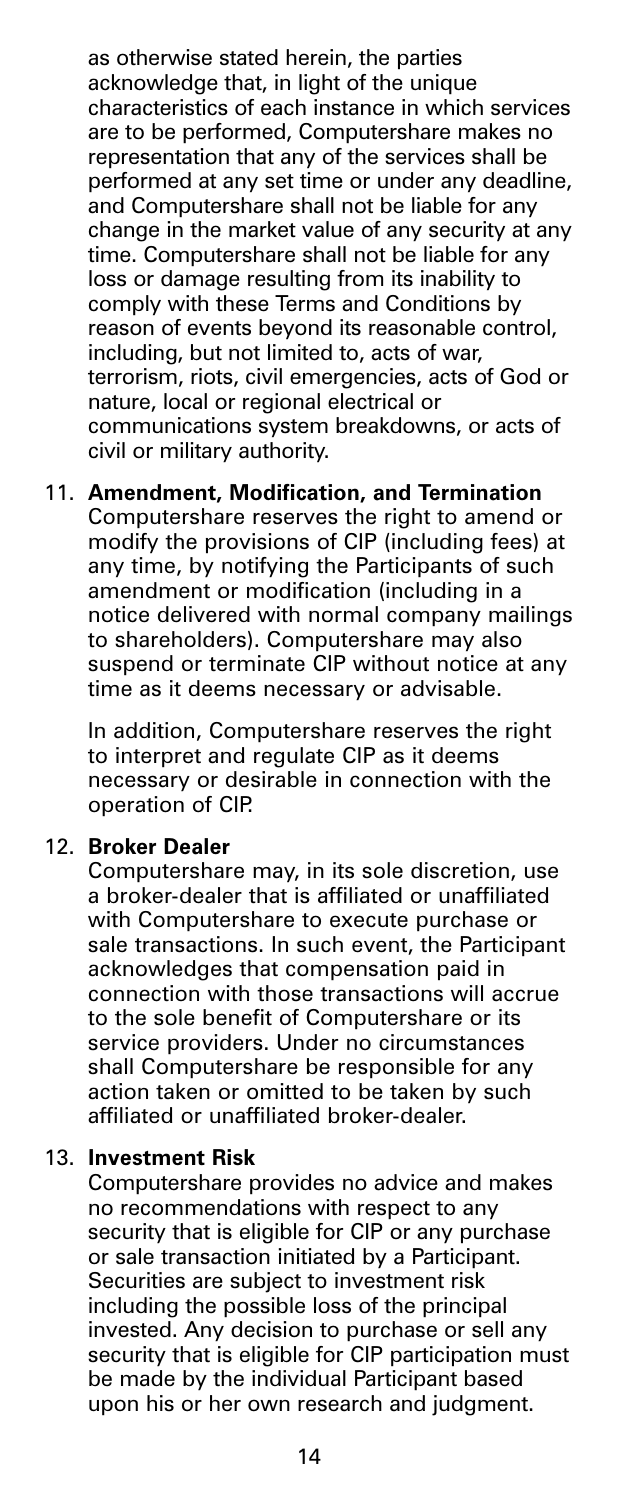#### 14. **Insurance**

CIP accounts, the securities held therein and any cash temporarily held on behalf of a Participant are not deposits of Computershare and are not insured by the Securities Investor Protection Corporation ("SIPC"), Federal Deposit Insurance Corporation ("FDIC") or any other federal or state agency.

15. **Governing Law and Consent to Jurisdiction** CIP, these Terms and Conditions (including the CIP Supplement) and Computershare's duties and responsibilities hereunder shall be governed by the laws of the State of New York (without regard to the conflict of law principles). By enrolling in CIP, each Participant (a) consents to the jurisdiction of courts in Illinois, New Jersey, New York and Massachusetts (whether state or federal) over all matters relating to CIP or the services provided by Computershare and (b) waives its right to trial by jury. The signing and sending of a CIP enrollment form or the initiation of a transaction, including the deposit of shares by book-entry or by certificate through CIP, shall constitute an offer by the individual shareholder to establish a principalagency relationship with Computershare. Acceptance shall occur in the offices of Computershare upon receipt by Computershare of such forms or requests.

#### 16. **Institutional Investors** CIP is not designed for and may not be used by institutional investors or financial intermediaries.

#### 17. **Statement of Ownership**

Computershare will confirm each trade for the Participant's CIP account and each share deposit or share transfer promptly after the account activity occurs. The statement will show the number of shares held by the Participant, the number of shares for which dividends are being reinvested, any cash received for purchase of shares, the price per share for any purchases or sales, any applicable fees for each transaction and, if available, the time of sale. If the only activity in a Participant's account is the reinvestment of dividends or regularly scheduled automatic purchases, this activity will be confirmed in a statement on at least a quarterly basis. If the Appointing Issuer pays an annual dividend and the only activity in a Participant's account for a calendar year is the reinvestment of such dividend, such Participant will receive an annual statement.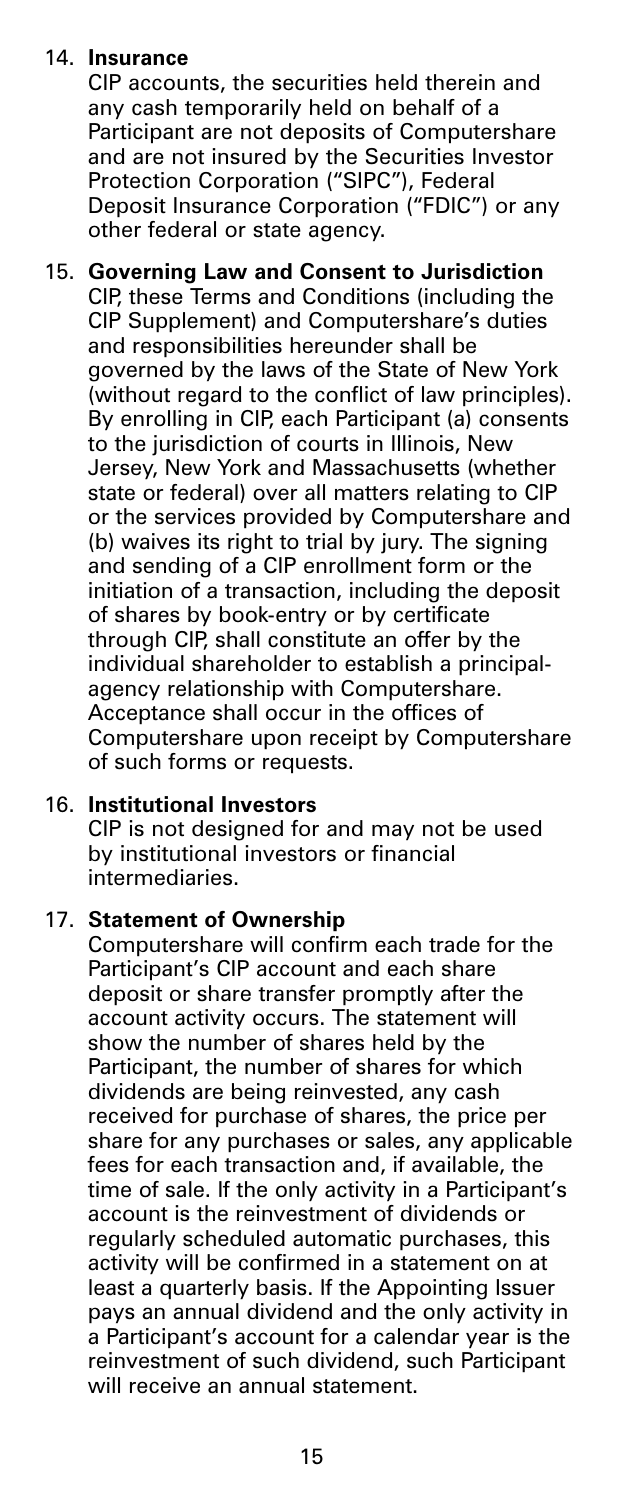These statements are a Participant's continuing record of the cost basis of his or her purchases and should be retained for income tax purposes. For shares acquired in CIP after January 1, 2011, the statement will include specific cost basis information in accordance with applicable law. A service fee may apply for copies of statements covering any period in a prior calendar year.

Participants will receive copies of the same shareholder communications sent to every holder of record of shares.

#### 18. **Eligibility**

Laws may prevent residents of certain countries from participating in CIP. Affiliates of the Appointing Issuer, as defined under the Securities Act of 1933, as amended, and the rules thereunder, are not eligible to participate in CIP (unless set forth in the CIP Supplement). Participants are responsible for determining their eligibility under such laws and under any special rules covering employees of the Appointing Issuer who also are Participants.

#### 19. **Enforceability**

The parties agree that each provision herein shall be treated as a separate and independent clause, and the unenforceability of any one clause shall not impair the enforceability of any other clause herein. In addition, if any provision contained herein shall for any reason be held to be unenforceable due to excessive breadth, scope, activity, subject or otherwise, a suitable and equitable provision will be substituted for that provision in order to carry out, so far as may be valid and enforceable, the intent and purposes of the invalid and unenforceable provision.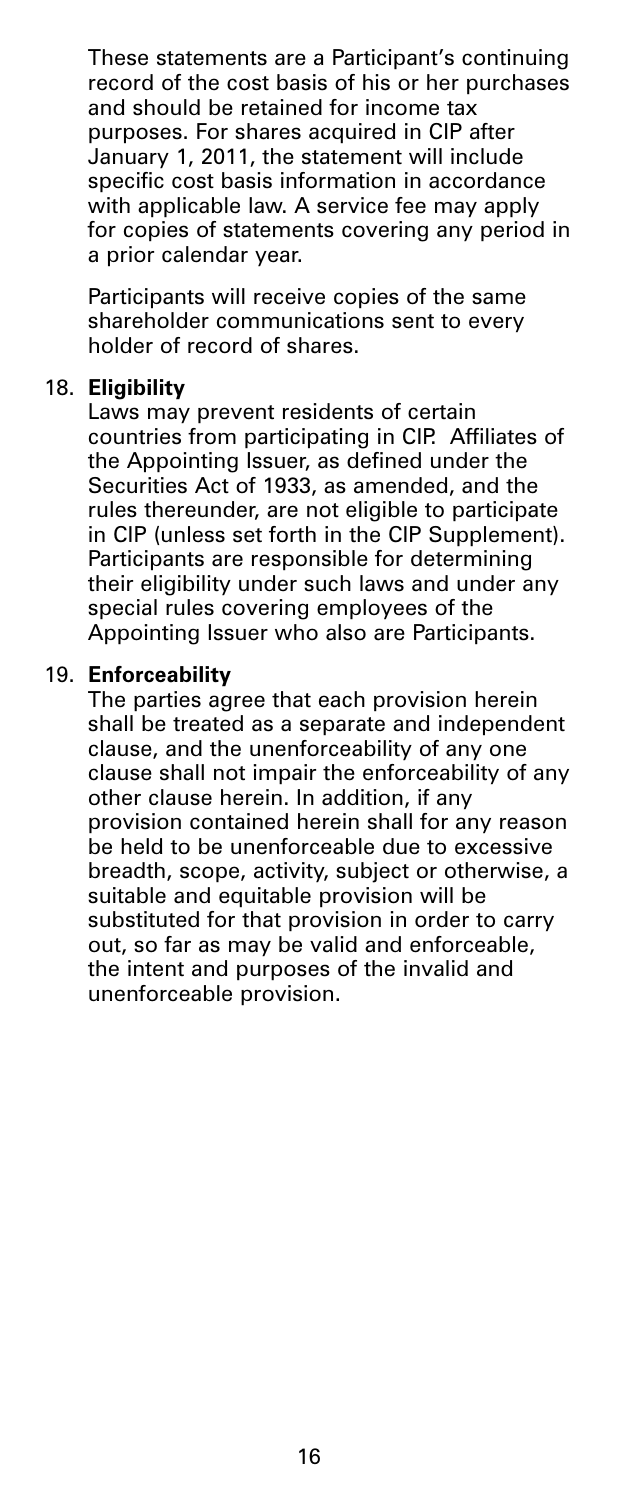#### **How to contact Computershare**

### **By Internet:**

#### www.computershare.com/investor

Please note that all transactions online shall be subject to the additional Investor Center Terms and **Conditions** 

#### **Call:**

See the CIP Supplement or your CIP account statement for information on how to contact Computershare by phone.

### **Write:**

Computershare CIP c/o Computershare Investor Services P.O. Box 505000 Louisville, KY 40233-5000

Be sure to include your name, address, account number, company name (both as shown on your statement) and daytime phone number on all correspondence.

# **For overnight delivery services:**

Computershare CIP Computershare Investor Services 462 South 4th Street Suite 1600 Louisville, KY 40202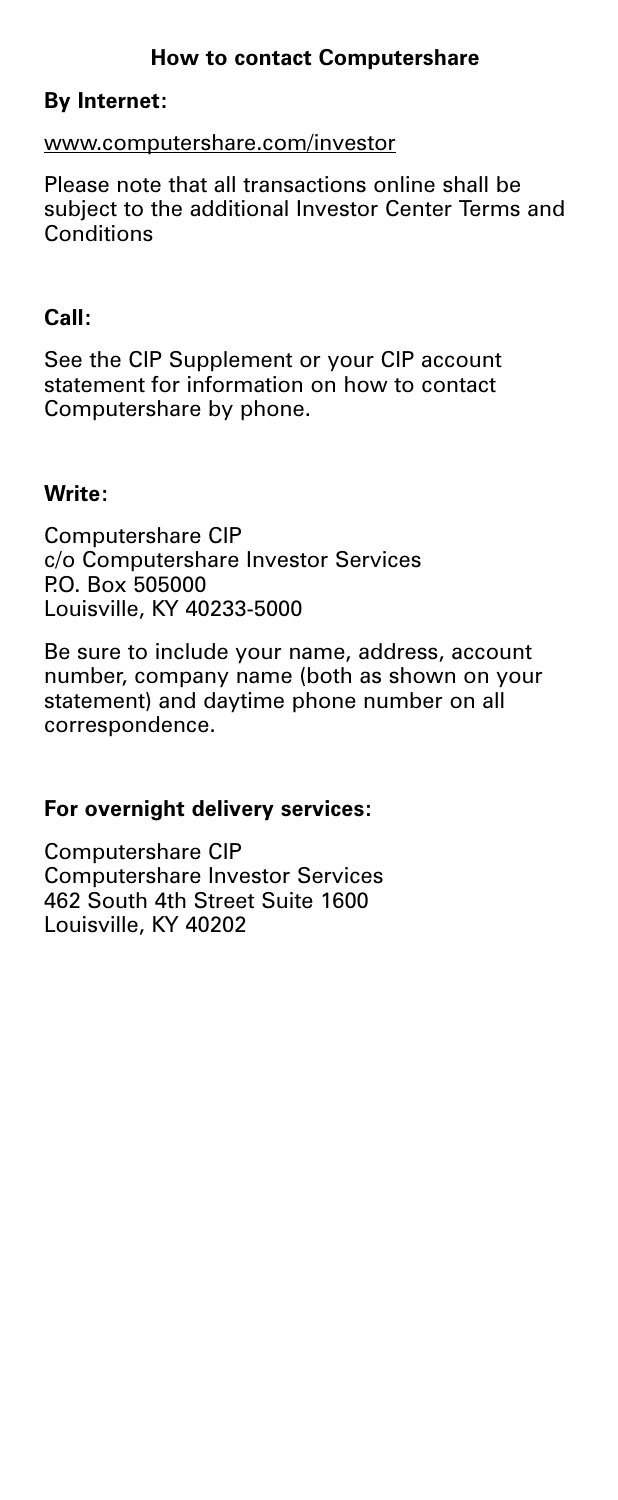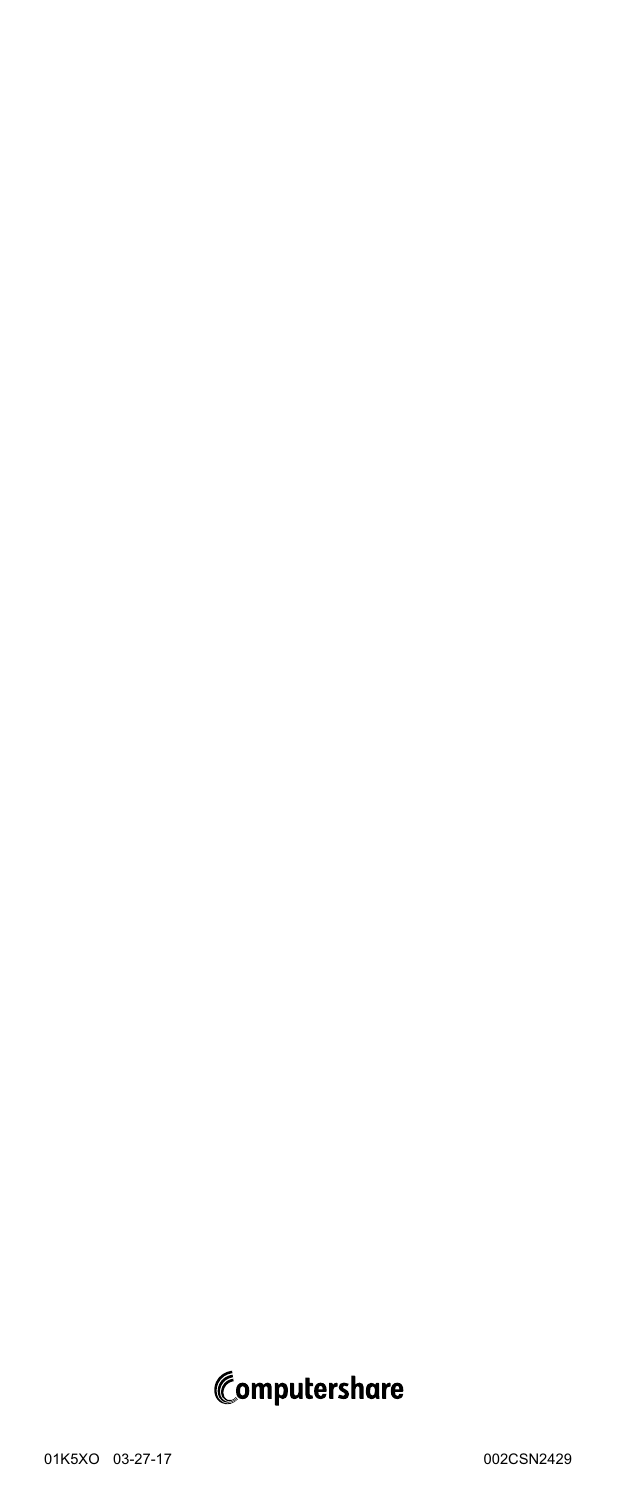

# **Supplement to the Computershare CIP A Dividend Reinvestment and Stock Purchase Plan for Agree Realty Corporation**



NOTE: You may request shares in Agree Realty Corporation be issued in certificate form in your name.

Registered shareholders must own at least one share to enroll in Computershare CIP for Agree Realty Corporation.

# **To contact Computershare by phone:**

# **1-877-373-6374 (U.S. and Canada) 1-781-575-3400 (Outside U.S. and Canada)**

# **Dividend Reinvestment Options**

– Full reinvestment, partial reinvestment (dividends are paid in cash on some shares) or cash on all shares.

# **Schedule of Minimum/Maximum Investments**

- The minimum additional purchase amount is \$100.00.
- Cash purchases are subject to a maximum aggregate quarterly amount of \$2,500.00.